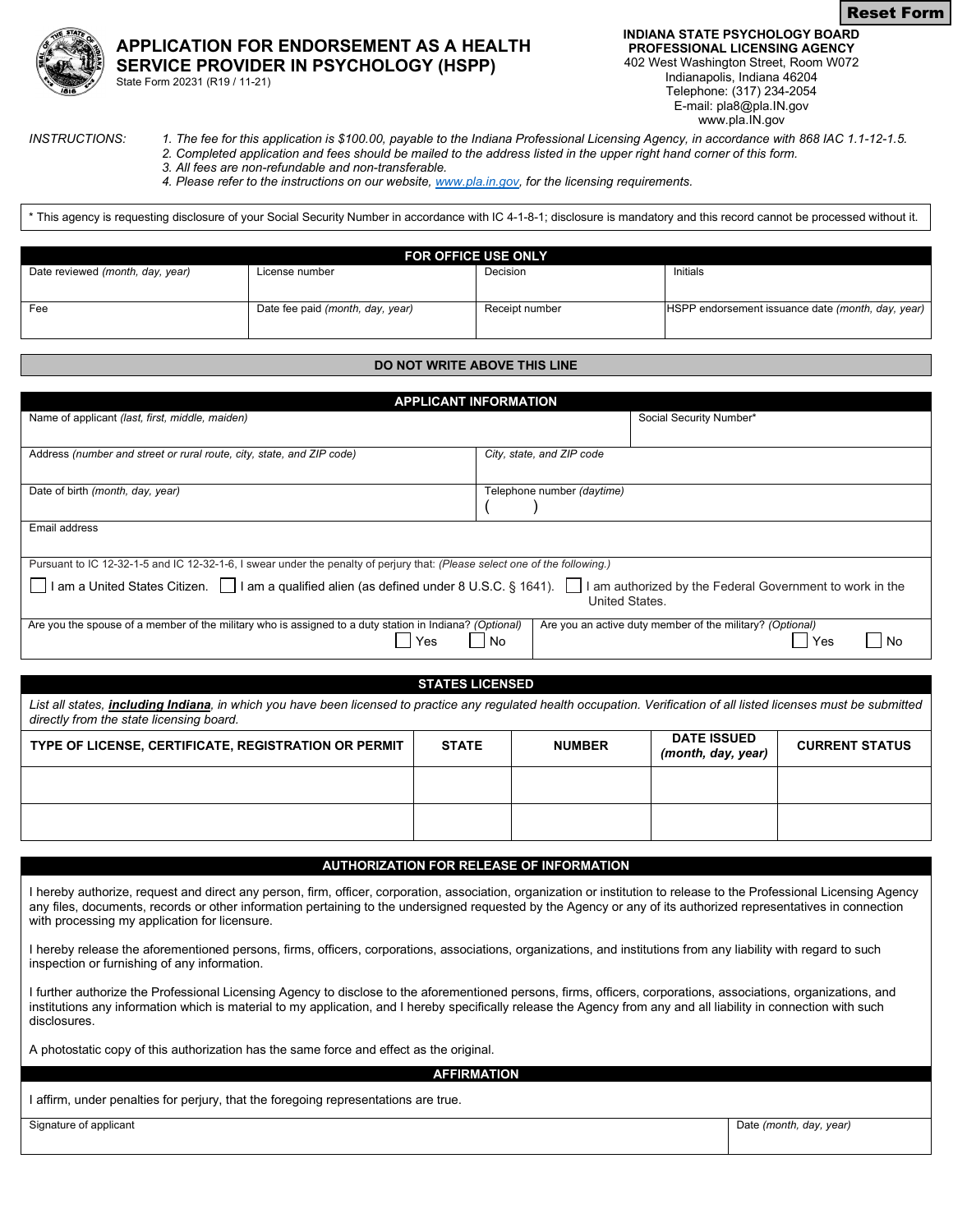State Form 20231 (R19 / 11-21)

## **POST-INTERNSHIP OR POST-DOCTORAL EXPERIENCE**

**FORM 1**

*INSTRUCTIONS: Applicants must complete this form and submit it to the board by upload, email, or mail.*

|                                                                                                  | <b>APPLICANT INFORMATION</b>                                                         |                                     |                                  |                                                       |          |
|--------------------------------------------------------------------------------------------------|--------------------------------------------------------------------------------------|-------------------------------------|----------------------------------|-------------------------------------------------------|----------|
| 1. Name (last, first, middle, maiden)                                                            |                                                                                      |                                     |                                  |                                                       |          |
| 2. Home address (number and street or rural route)                                               | City                                                                                 |                                     |                                  | State                                                 | ZIP code |
| 3. License number                                                                                |                                                                                      | Date of issuance (month, day, year) | Date of birth (month, day, year) |                                                       |          |
|                                                                                                  | EXPERIENCE IN A SUPERVISED HEALTH SERVICE SETTING (Post-Internship or Post-Doctoral) |                                     |                                  |                                                       |          |
| Attach additional sheets for multiple settings.                                                  |                                                                                      |                                     |                                  |                                                       |          |
| Name of facility                                                                                 |                                                                                      |                                     |                                  |                                                       |          |
| Address (number and street or rural route, city, state, and ZIP code)                            |                                                                                      |                                     |                                  |                                                       |          |
| Your title                                                                                       | Name of supervisor                                                                   |                                     | Supervisor's degree              |                                                       |          |
| Inclusive dates (month, day, year)                                                               |                                                                                      |                                     |                                  | Number of hours of supervised experience              |          |
| TO:<br>FROM:                                                                                     |                                                                                      |                                     |                                  |                                                       |          |
| Number of hours per week of direct face-to-face supervision (individual, not group) you received |                                                                                      |                                     |                                  | Number of hours you engaged in direct patient contact |          |
| Number of hours you supervised others                                                            | If you supervised others, were they:<br>Psychology graduate students                 |                                     | Other (describe)                 |                                                       |          |
| Number of hours you engaged in teaching<br>Number of hours you engaged in research               |                                                                                      |                                     |                                  |                                                       |          |
|                                                                                                  |                                                                                      |                                     |                                  |                                                       |          |
| <b>AFFIRMATION</b>                                                                               |                                                                                      |                                     |                                  |                                                       |          |
| I affirm, under penalties for perjury, that the foregoing representations are true.              |                                                                                      |                                     |                                  |                                                       |          |
| Signature of applicant                                                                           |                                                                                      |                                     |                                  | Date (month, day, year)                               |          |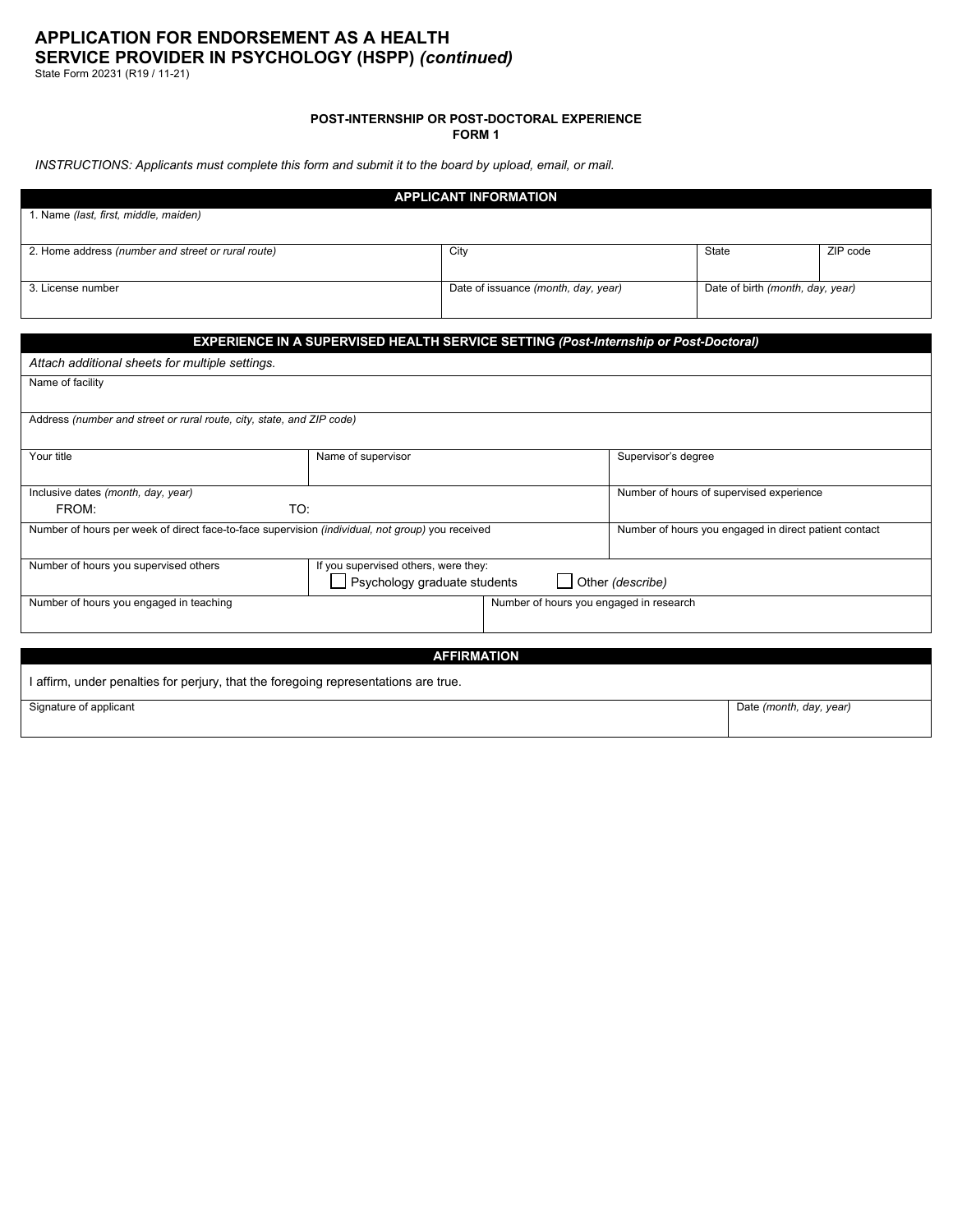State Form 20231 (R19 / 11-21)

## **VERIFICATION OF INTERNSHIP EXPERIENCE**

**FORM A**

## *INSTRUCTIONS – ALL APPLICANTS:*

*1. Complete the top section.* 

1. Name *(last, first, middle, maiden)*

- *2. Make copies and send this form to the Director of Training of your experience (internship).*
- *3. Direct the individual(s) to send this form directly to the Professional Licensing Agency.*
- *4. If the Director of Training is not available, another psychologist associated with the internship may complete the form.*
- *5. If a psychologist is not available, you must provide a written explanation to the Board.*

| 2. Home address (number and street or rural route)                                                                         | City                                                |                                     | State                            | ZIP code                                                     |
|----------------------------------------------------------------------------------------------------------------------------|-----------------------------------------------------|-------------------------------------|----------------------------------|--------------------------------------------------------------|
|                                                                                                                            |                                                     |                                     |                                  |                                                              |
| 3. License number                                                                                                          |                                                     | Date of issuance (month, day, year) | Date of birth (month, day, year) |                                                              |
|                                                                                                                            |                                                     |                                     |                                  |                                                              |
| I authorize                                                                                                                |                                                     |                                     |                                  | to furnish the Indiana State Psychology Board / Professional |
| Licensing Agency with the following information.                                                                           |                                                     |                                     |                                  |                                                              |
| Signature of applicant                                                                                                     |                                                     |                                     |                                  | Date of signed (month, day, year)                            |
|                                                                                                                            |                                                     |                                     |                                  |                                                              |
|                                                                                                                            |                                                     |                                     |                                  |                                                              |
| TO:                                                                                                                        |                                                     |                                     |                                  |                                                              |
| Please verify that                                                                                                         |                                                     |                                     |                                  | has received acceptable, supervised experience (internship)  |
| by providing the following information.                                                                                    |                                                     |                                     |                                  |                                                              |
| 1. Name and address of the agency providing the training program                                                           |                                                     |                                     |                                  |                                                              |
|                                                                                                                            |                                                     |                                     |                                  |                                                              |
| 2. Your name and current address                                                                                           |                                                     |                                     |                                  |                                                              |
|                                                                                                                            |                                                     |                                     |                                  |                                                              |
| 3. Your title at the agency at the time the applicant was in the program                                                   |                                                     |                                     |                                  |                                                              |
|                                                                                                                            |                                                     |                                     |                                  |                                                              |
| 4. What role did you play in the internship?                                                                               |                                                     |                                     |                                  |                                                              |
| 5. Did you directly supervise the applicant?                                                                               | If No, what was your relationship to the applicant? |                                     |                                  |                                                              |
| $\overline{\phantom{a}}$ No<br>Yes                                                                                         |                                                     |                                     |                                  |                                                              |
| 6. Type of patient / client population                                                                                     |                                                     |                                     |                                  |                                                              |
| 7. When did the applicant receive training in your program / internship? (please provide exact beginning and ending dates) |                                                     |                                     |                                  |                                                              |
| FROM:                                                                                                                      | TO:                                                 |                                     |                                  |                                                              |
| a. Was the internship APA approved at the time of completion?                                                              |                                                     |                                     |                                  |                                                              |
| No<br>  Yes                                                                                                                |                                                     |                                     |                                  |                                                              |
| b. Was the internship APPIC approved at the time of completion?<br> Yes<br>$\vert$ No                                      |                                                     |                                     |                                  |                                                              |
| c. Number of hours per week applicant worked in this setting                                                               |                                                     |                                     |                                  |                                                              |
|                                                                                                                            |                                                     |                                     |                                  |                                                              |
| d. Number of hours per week applicant received individual, not group, supervision                                          |                                                     |                                     |                                  |                                                              |
| e. Duration of the supervision (number of weeks or months)                                                                 |                                                     |                                     |                                  |                                                              |
| f. Total number of hours the applicant worked in this setting                                                              |                                                     |                                     |                                  |                                                              |
|                                                                                                                            |                                                     |                                     |                                  |                                                              |
| 8. Number of interns in the program when the applicant was in the program                                                  |                                                     |                                     |                                  |                                                              |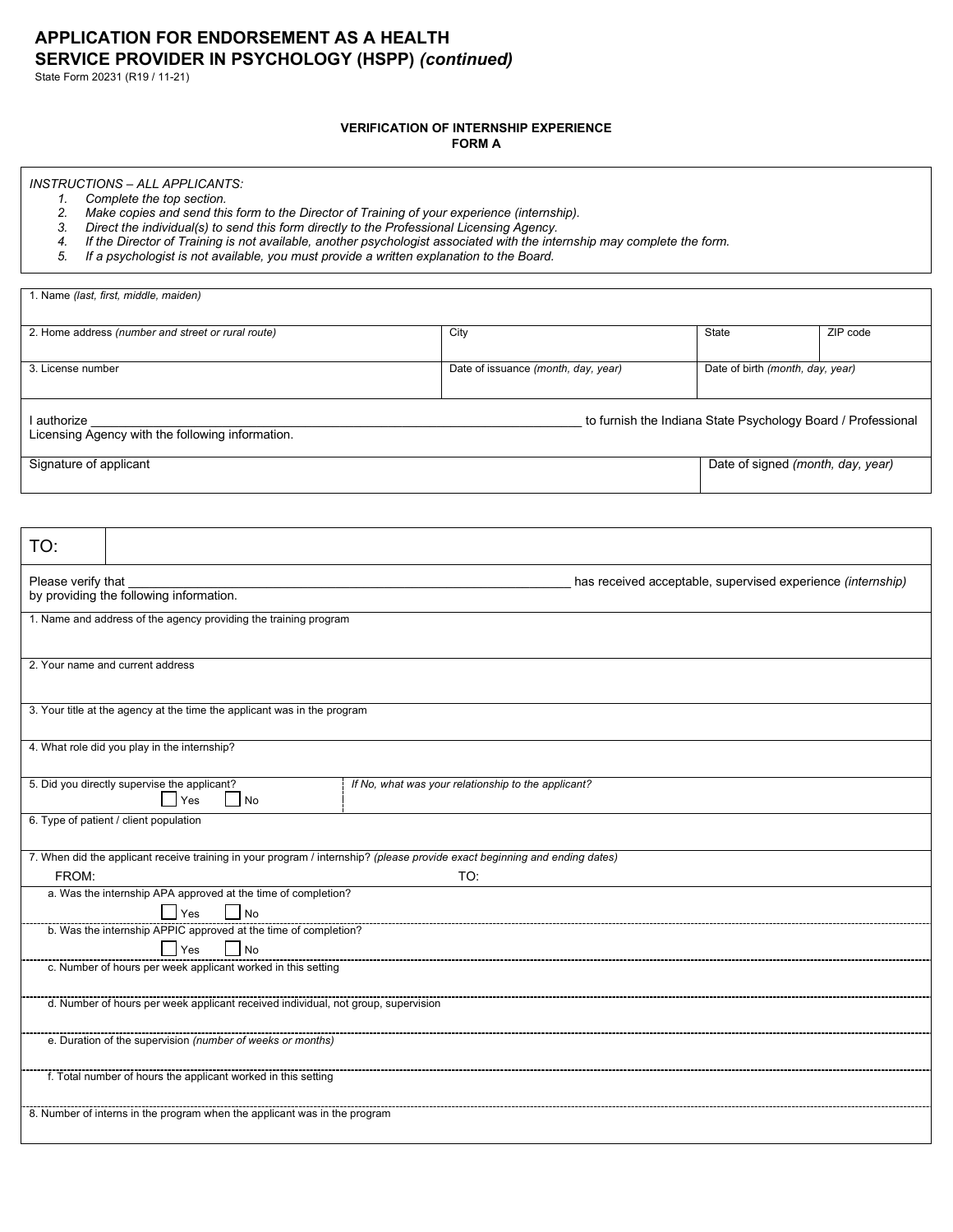|                                                                                                                             | 9. NAME AND DEGREES OF SUPERVISING PSYCHOLOGISTS                                                                                       |                                  |
|-----------------------------------------------------------------------------------------------------------------------------|----------------------------------------------------------------------------------------------------------------------------------------|----------------------------------|
| Name                                                                                                                        | Degree (at the time the applicant<br>was in the program)                                                                               | State Where Certified / Licensed |
|                                                                                                                             |                                                                                                                                        |                                  |
|                                                                                                                             |                                                                                                                                        |                                  |
|                                                                                                                             |                                                                                                                                        |                                  |
|                                                                                                                             |                                                                                                                                        |                                  |
| 10. Please give a description of the applicant's internship experience                                                      |                                                                                                                                        |                                  |
|                                                                                                                             |                                                                                                                                        |                                  |
|                                                                                                                             |                                                                                                                                        |                                  |
|                                                                                                                             |                                                                                                                                        |                                  |
|                                                                                                                             |                                                                                                                                        |                                  |
|                                                                                                                             |                                                                                                                                        |                                  |
|                                                                                                                             |                                                                                                                                        |                                  |
| 11. Was the internship satisfactorily completed?                                                                            |                                                                                                                                        | Yes<br>  No                      |
| If No, please attach an explanation.                                                                                        |                                                                                                                                        |                                  |
| 12. At the time of supervision                                                                                              |                                                                                                                                        |                                  |
| A. Were you licensed or certified in Indiana?                                                                               |                                                                                                                                        | $\Box$ Yes<br>$\vert$ No         |
| B. If you were licensed or certified in Indiana, were you endorsed as a health service provider in psychology?              |                                                                                                                                        | $\blacksquare$ Yes<br>$\vert$ No |
|                                                                                                                             | If you were not licensed or certified in Indiana and HSPP, or were not listed in the National Register, has your resume been attached? | $\blacksquare$ No<br>Yes         |
|                                                                                                                             |                                                                                                                                        |                                  |
|                                                                                                                             | <b>VERIFICATION FORM AFFIRMATION</b>                                                                                                   |                                  |
|                                                                                                                             | I swear or affirm, under penalties for perjury, that the statements made in this verification are true, complete and correct.          |                                  |
| Signature of applicant                                                                                                      |                                                                                                                                        | Date signed (month, day, year)   |
|                                                                                                                             |                                                                                                                                        |                                  |
| Please respond as soon as possible so that the application may be completed without delay.<br>Please send all responses to: |                                                                                                                                        |                                  |
| Indianapolis, Indiana 46204                                                                                                 | <b>INDIANA STATE PSYCHOLOGY BOARD</b><br><b>PROFESSIONAL LICENSING AGENCY</b><br>402 West Washington Street, Room W072                 |                                  |
|                                                                                                                             | Thank you for your assistance in this matter.                                                                                          |                                  |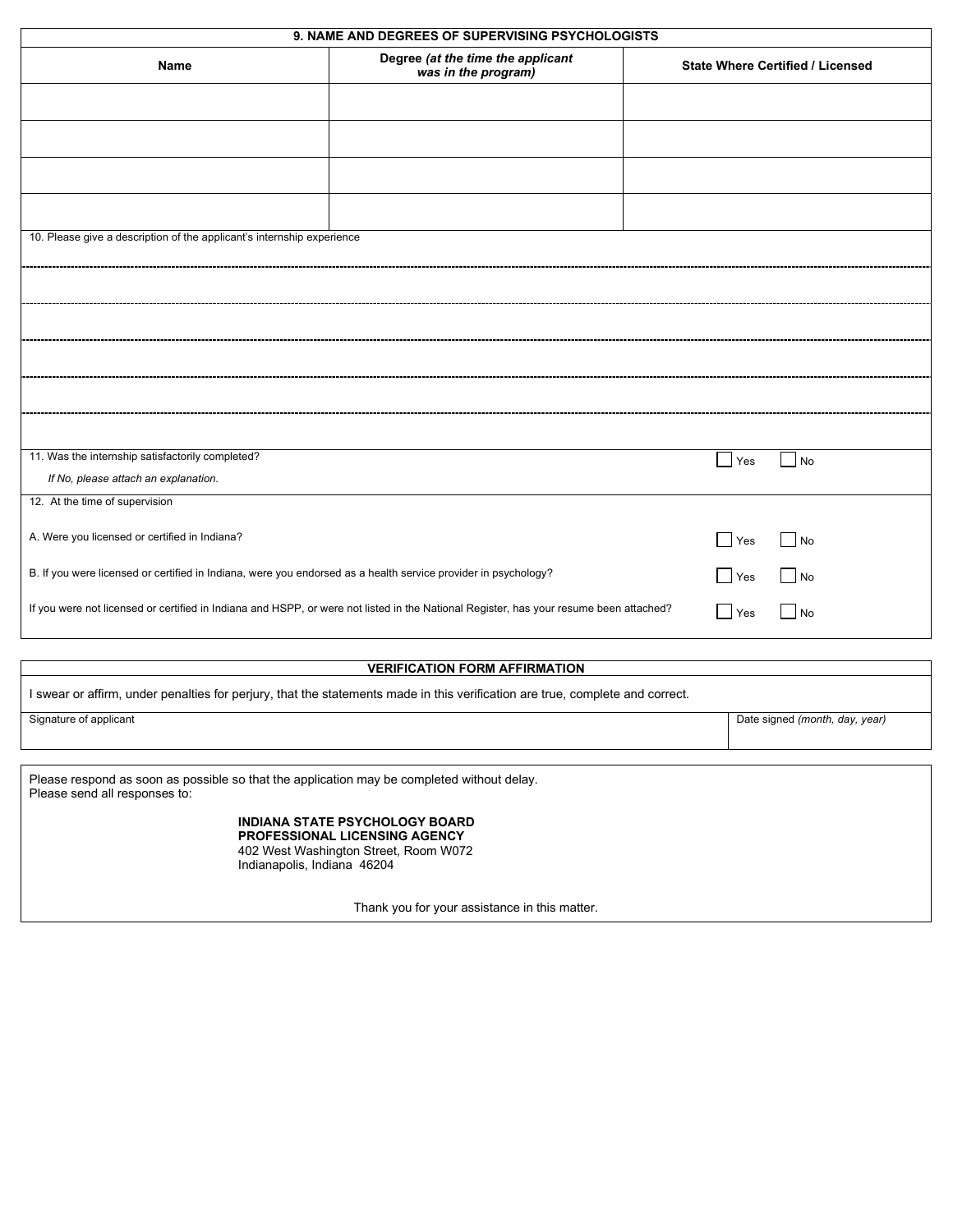State Form 20231 (R19 / 11-21)

### **VERIFICATION OF PRACTICUM EXPERIENCE**

**FORM** B

## *INSTRUCTIONS – ALL APPLICANTS:*

*1. Complete the top section.* 

*2. Make copies and send this form to the Doctoral Training Director (or his / her designee).*

*3. Direct the individual(s) to send this form directly to the Professional Licensing Agency.* 

*4. If the Doctoral Training Director is not available, another psychologist associated with the training program may complete the form.*

|                        | 1. Name (last, first, middle, maiden)                                                                                                                                                                                                                                                                           |                                     |                                  |                                                              |
|------------------------|-----------------------------------------------------------------------------------------------------------------------------------------------------------------------------------------------------------------------------------------------------------------------------------------------------------------|-------------------------------------|----------------------------------|--------------------------------------------------------------|
|                        | 2. Home address (number and street or rural route)                                                                                                                                                                                                                                                              | City                                | <b>State</b>                     | ZIP code                                                     |
|                        |                                                                                                                                                                                                                                                                                                                 |                                     |                                  |                                                              |
| 3. License number      |                                                                                                                                                                                                                                                                                                                 | Date of issuance (month, day, year) | Date of birth (month, day, year) |                                                              |
|                        |                                                                                                                                                                                                                                                                                                                 |                                     |                                  |                                                              |
| I authorize            | Licensing Agency with the following information.                                                                                                                                                                                                                                                                |                                     |                                  | to furnish the Indiana State Psychology Board / Professional |
|                        |                                                                                                                                                                                                                                                                                                                 |                                     |                                  |                                                              |
| Signature of applicant |                                                                                                                                                                                                                                                                                                                 |                                     |                                  | Date of signed (month, day, year)                            |
|                        |                                                                                                                                                                                                                                                                                                                 |                                     |                                  |                                                              |
| TO:                    |                                                                                                                                                                                                                                                                                                                 |                                     |                                  |                                                              |
|                        | NOTE: Applicant MUST have completed a minimum of 400 hours of master's level, basic practicum training prior to beginning doctoral level, advanced practicum.<br>Each semester of doctoral practicum experience MUST correspond with a practicum course listed on the applicant's transcript for that semester. |                                     |                                  |                                                              |
| Please verify that     | level practicum by providing the following information.                                                                                                                                                                                                                                                         |                                     |                                  | has received acceptable, supervised experience in a doctoral |
|                        | 1. Name and address of the agency providing the training program                                                                                                                                                                                                                                                |                                     |                                  |                                                              |
|                        |                                                                                                                                                                                                                                                                                                                 |                                     |                                  |                                                              |
|                        | 2. Your name and current address                                                                                                                                                                                                                                                                                |                                     |                                  |                                                              |
|                        | 3. Your title at the agency at the time the applicant was in the program                                                                                                                                                                                                                                        |                                     |                                  |                                                              |
|                        | 4. Date of completion of master's degree (month, day, year) or forty-eight (48) semesters / seventy-two (72) quarter hours                                                                                                                                                                                      |                                     |                                  |                                                              |
|                        | 5. Number of hours of practicum / internship completed during Master's training (If less than 400 hours were completed during the Master's training, please indicate the term in which 400<br>hours of training was completed.)                                                                                 |                                     |                                  |                                                              |
|                        | 6. When did the applicant receive training in the practicum (please provide exact beginning and ending dates)                                                                                                                                                                                                   |                                     |                                  |                                                              |
| FROM:                  | a. Number of hours per week applicant worked in this setting                                                                                                                                                                                                                                                    | TO:                                 |                                  |                                                              |
|                        |                                                                                                                                                                                                                                                                                                                 |                                     |                                  |                                                              |
|                        | b. Number of hours per week applicant received direct face-to-face supervision                                                                                                                                                                                                                                  |                                     |                                  |                                                              |
|                        | c. Duration of the supervision (number of weeks or months)                                                                                                                                                                                                                                                      |                                     |                                  |                                                              |
|                        | d. Total number of hours of direct patient contact in this practicum setting                                                                                                                                                                                                                                    |                                     |                                  |                                                              |
|                        | e. Total number of hours of supervised experience completed in this setting                                                                                                                                                                                                                                     |                                     |                                  |                                                              |
|                        |                                                                                                                                                                                                                                                                                                                 |                                     |                                  |                                                              |

*See Reverse Side.*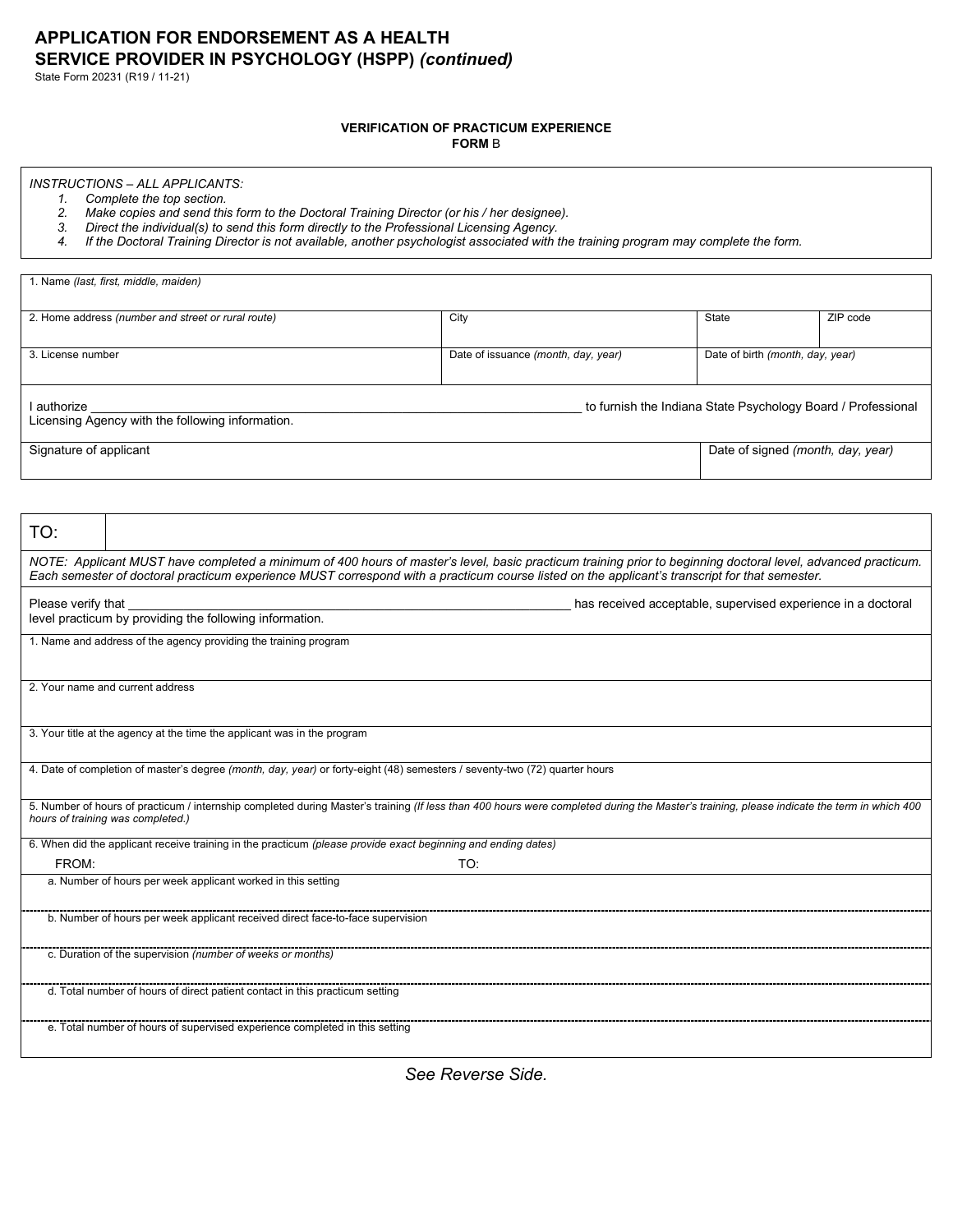|                                                                                                                             | 7. NAME AND DEGREES OF SUPERVISING PSYCHOLOGISTS                                                                                               |                                         |
|-----------------------------------------------------------------------------------------------------------------------------|------------------------------------------------------------------------------------------------------------------------------------------------|-----------------------------------------|
| Name                                                                                                                        | Degree (at the time the applicant<br>was in the program)                                                                                       | <b>State Where Certified / Licensed</b> |
|                                                                                                                             |                                                                                                                                                |                                         |
|                                                                                                                             |                                                                                                                                                |                                         |
|                                                                                                                             |                                                                                                                                                |                                         |
|                                                                                                                             |                                                                                                                                                |                                         |
|                                                                                                                             |                                                                                                                                                |                                         |
| 8. Please give a description of the training program's oversight of the setting                                             |                                                                                                                                                |                                         |
|                                                                                                                             |                                                                                                                                                |                                         |
|                                                                                                                             |                                                                                                                                                |                                         |
|                                                                                                                             |                                                                                                                                                |                                         |
|                                                                                                                             |                                                                                                                                                |                                         |
|                                                                                                                             |                                                                                                                                                |                                         |
|                                                                                                                             |                                                                                                                                                |                                         |
|                                                                                                                             |                                                                                                                                                |                                         |
| 9. Was the practicum satisfactorily completed?                                                                              |                                                                                                                                                | $\blacksquare$ No<br>Yes                |
| If No, please attach an explanation.                                                                                        |                                                                                                                                                |                                         |
|                                                                                                                             |                                                                                                                                                |                                         |
|                                                                                                                             | <b>VERIFICATION FORM AFFIRMATION</b>                                                                                                           |                                         |
|                                                                                                                             | I swear or affirm, under penalties for perjury, that the statements made in this verification are true, complete and correct.                  |                                         |
| Signature of Director of Training                                                                                           |                                                                                                                                                | Date signed (month, day, year)          |
| Printed name of Director of Training                                                                                        |                                                                                                                                                |                                         |
|                                                                                                                             |                                                                                                                                                |                                         |
| Please respond as soon as possible so that the application may be completed without delay.<br>Please send all responses to: |                                                                                                                                                |                                         |
|                                                                                                                             | <b>INDIANA STATE PSYCHOLOGY BOARD</b><br>PROFESSIONAL LICENSING AGENCY<br>402 West Washington Street, Room W072<br>Indianapolis, Indiana 46204 |                                         |

Thank you for your assistance in this matter.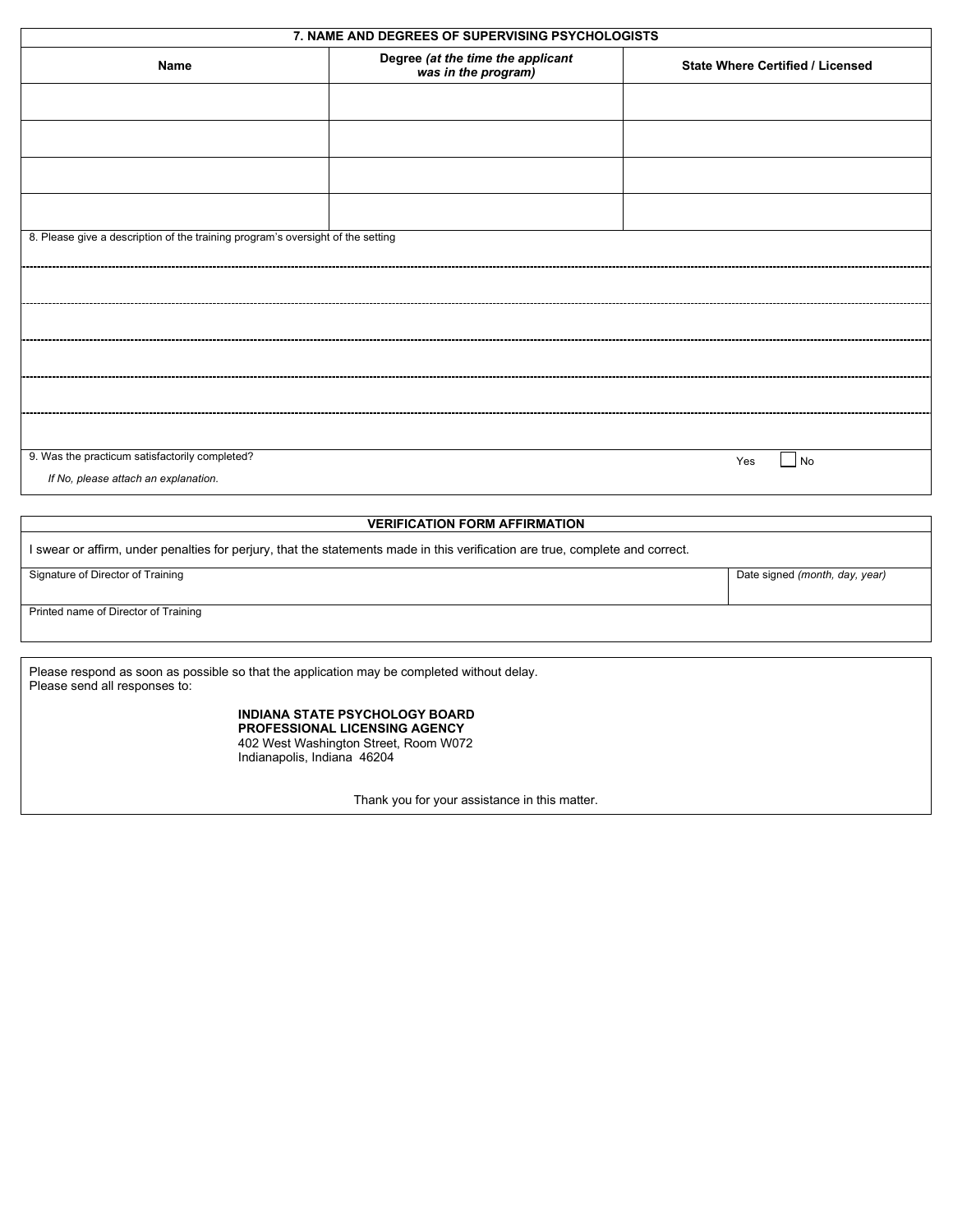State Form 20231 (R19 / 11-21)

#### **VERIFICATION OF POST-INTERNSHIP EXPERIENCE**

**FORM** C

## *INSTRUCTIONS – ALL APPLICANTS:*

- *1. Complete the top section. 2. Make copies and send this form to each individual who supervised your experience in a health service setting (post-internship).*
- *3. Direct the individual(s) to send this form directly to the Professional Licensing Agency.*

| 1. Name (last, first, middle, maiden)                           |                                     |                                                              |          |
|-----------------------------------------------------------------|-------------------------------------|--------------------------------------------------------------|----------|
| 2. Home address (number and street or rural route)              | City                                | <b>State</b>                                                 | ZIP code |
| 3. License number                                               | Date of issuance (month, day, year) | Date of birth (month, day, year)                             |          |
| I authorize<br>Licensing Agency with the following information. |                                     | to furnish the Indiana State Psychology Board / Professional |          |
| Signature of applicant                                          |                                     | Date of signed (month, day, year)                            |          |

| TO:                                                                                                |                                                      |  |  |
|----------------------------------------------------------------------------------------------------|------------------------------------------------------|--|--|
| Please verify that<br>internship by providing the following information.                           | has received acceptable, supervised experience post- |  |  |
| 1. Name and address of the facility in which the experience was obtained                           |                                                      |  |  |
| 2. Your name and current address                                                                   |                                                      |  |  |
| 3. Your title in the health service setting during the time you supervised the applicant           |                                                      |  |  |
| 4. Type of patient / client population                                                             |                                                      |  |  |
| 5. INCLUSIVE DATES AND NUMBER OF HOURS PER WEEK THE APPLICANT WORKED IN THIS SETTING               |                                                      |  |  |
| Dates (month, day, year)                                                                           | <b>Hours</b>                                         |  |  |
|                                                                                                    |                                                      |  |  |
|                                                                                                    |                                                      |  |  |
|                                                                                                    |                                                      |  |  |
|                                                                                                    |                                                      |  |  |
| a. Number of hours per week you directly supervised applicant (individual, not group, supervision) |                                                      |  |  |
| b. When did you supervise the applicant? (Provide exact beginning and ending dates.)               |                                                      |  |  |
| c. Number of hours of experience completed by the applicant while under your supervision           |                                                      |  |  |
| d. Number of hours of direct patient contact by the applicant while under your supervision         |                                                      |  |  |

*See Reverse Side.*